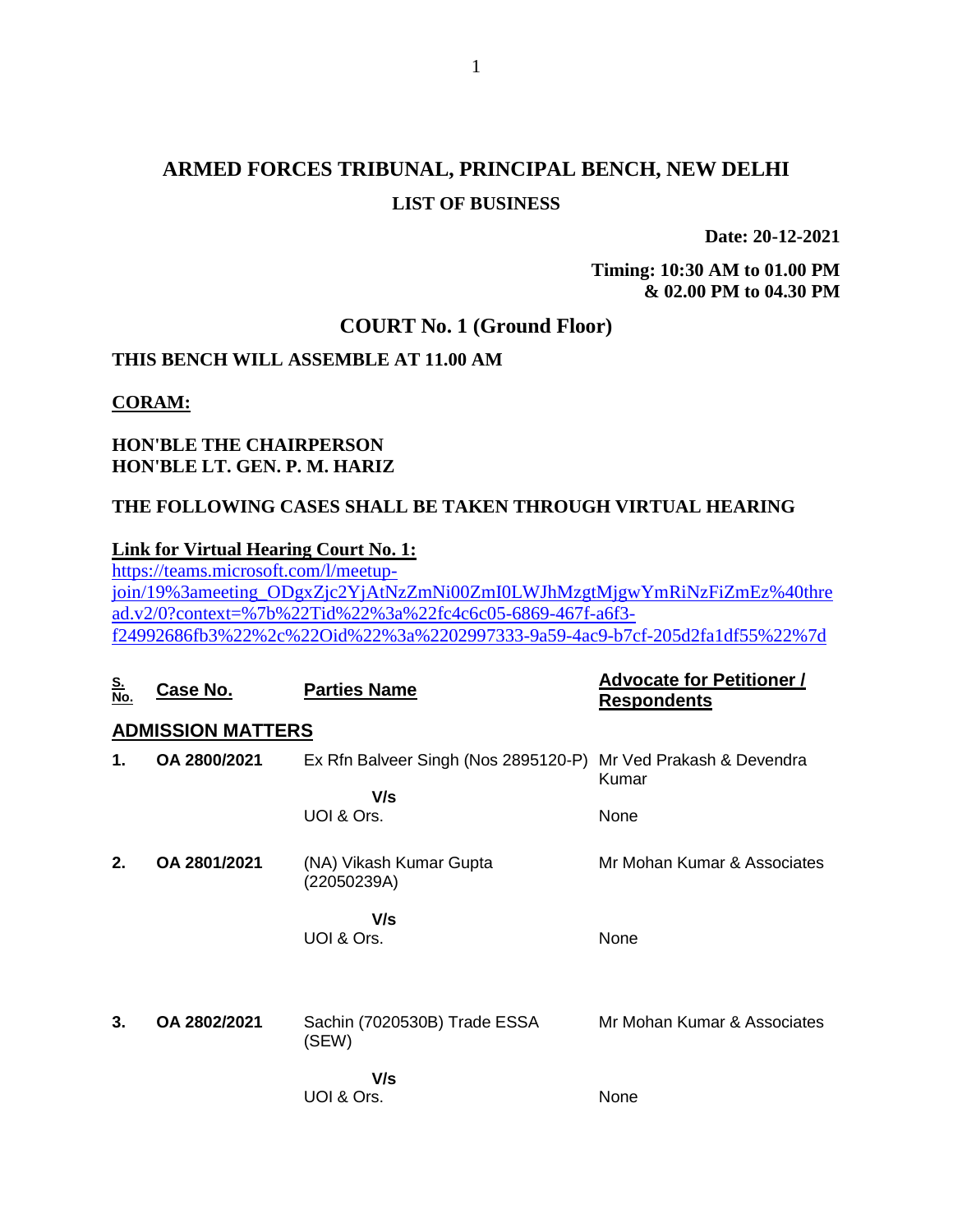| 4.  | OA 2803/2021                         | Lt Col Abhishek Mishra (IC 59529X)                                                 | Mr S S Pandey & Associates                           |
|-----|--------------------------------------|------------------------------------------------------------------------------------|------------------------------------------------------|
|     |                                      | V/s<br>UOI & Ors.                                                                  | None                                                 |
| 5.  | OA 2804/2021                         | IC 49696A Col Ranbir Singh Salaria                                                 | Mr S S Pandey & Associates                           |
|     |                                      | V/s<br>UOI & Ors.                                                                  | None                                                 |
| 6.  | OA 2807/2021                         | Maj Pooja Pal (SS 44175 H)                                                         | Mr SS Pandey                                         |
|     |                                      | V/s<br>UOI & Ors.                                                                  | None                                                 |
| 7.  | OA 2808/2021                         | SS-44303P Maj Prabha Gautam                                                        | Mr S S Pandey & Associates                           |
|     |                                      | V/s<br>UOI & Ors.                                                                  | None                                                 |
| 8.  | OA 2814/2021<br>with<br>MA 3000/2021 | Nitish Sharma S/o Late NC(E) Moti Lal Mr Durgesh Kumar Sharma<br>Sharma (818687-A) |                                                      |
|     |                                      | V/s<br>UOI & Ors.                                                                  | None                                                 |
| 9.  | OA 2817/2021                         | Air Cmde PV Hari Shanker (17782)<br>S) (Retd)                                      | Mr Ajai Bhalla, Satya<br>Saharawat & Ms Aditi Laxman |
|     |                                      | V/s<br>UOI & Ors.                                                                  | None                                                 |
| 10. | OA 2822/2021                         | (JC 340542) Sub/Clk (SD) Sudesh Mr Manoj Kr Gupta<br>Dhiman                        |                                                      |
|     |                                      | V/s<br>UOI & Ors.                                                                  | None                                                 |
| 11. | OA 2825/2021                         | Maj Khim Kumari Thapa (SS 44412 Mr SS Pandey<br>F)                                 |                                                      |
|     |                                      | V/s<br>UOI & Ors.                                                                  | None                                                 |
| 12. | OA 2826/2021                         | Gp Capt R C Vidyarthi (Retd)<br>15242 A                                            | Mr Arnav Vidyarthi                                   |
|     |                                      | V/s<br>UOI & Ors.                                                                  | None                                                 |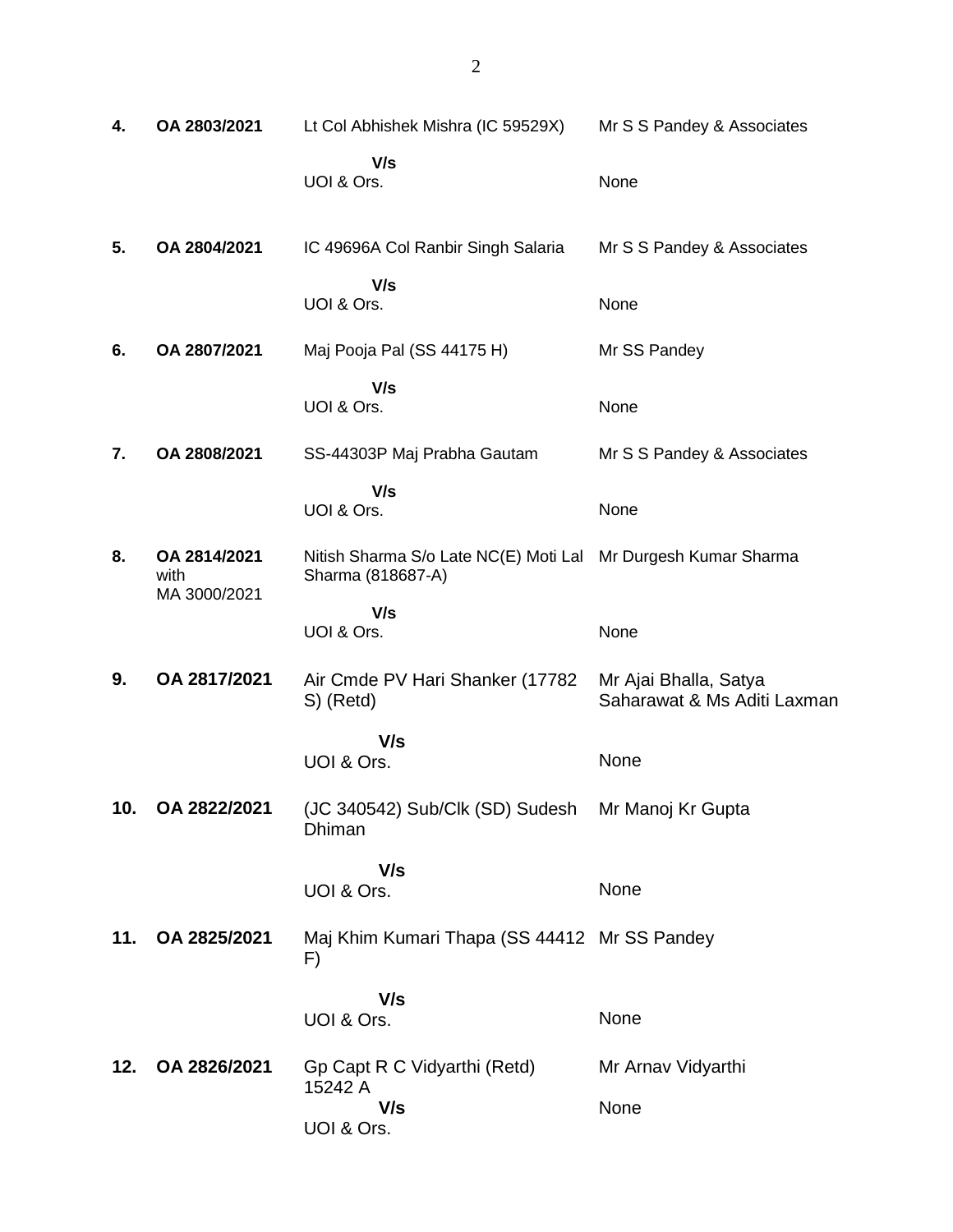| 13. | OA 2830/2021                     | Sqn Ldr Anju Gahlot (31564 G)                                                                    | Mr Indra Sen Singh & Rahul<br>Vyas |
|-----|----------------------------------|--------------------------------------------------------------------------------------------------|------------------------------------|
|     |                                  | V/s<br>UOI & Ors.                                                                                | <b>None</b>                        |
| 14. | OA 2831/2021                     | (05884 Y) Cdr Rashmi Shergill (Retd)                                                             | Ms Pooja Dhar                      |
|     |                                  | V/s<br>UOI & Ors.                                                                                | None                               |
| 15. | OA (Appeal)<br>2832/2021<br>with | Ex L LOG (STD) Mahesh Chand Gurjar Mr Ved Prakash & Devendra<br>(No 402346 Z) (through Pairokar) | Kumar                              |
|     | MA 3033/2021                     | V/s<br>UOI & Ors.                                                                                | None                               |
| 16. | OA 2833/2021                     | Wg Cdr Shobhit Johri (29654 K)                                                                   | Ms Garima Sachdeva                 |
|     |                                  | V/s<br>UOI & Ors.                                                                                | None                               |
| 17. | OA 2834/2021                     | Sgt Ramesh Kumar Prajapat (900531)                                                               | Mr Manoj Kr Gupta                  |
|     |                                  | V/s<br>UOI & Ors.                                                                                | None                               |

# **MA (EXECUTION)**

| 18. | MA 2962/2021<br>in<br>MA 2317/2021           | Ex Nb Sub Sunil Kumar KP                        | Mr Ajit Kakkar               |
|-----|----------------------------------------------|-------------------------------------------------|------------------------------|
|     | in.<br>OA 2110/2019                          | V/s<br>UOI & Ors                                | Dr. Vijendra Singh Mahndiyan |
| 19. | MA 2978/2021<br>$\mathsf{I}$<br>OA 1154/2020 | Sgt KA Salim Sait (Retd) (No<br>601968)         | Mr Manoj Kumar Gupta         |
|     |                                              | V/s<br>UOI & Ors                                | Ms. Suman Chauhan            |
| 20. | MA 3004/2021<br>ın<br>OA 734/2021            | Ex Nk Ashok Prasad Singh (Army No<br>14375784H) | Mr Bikrama Sah               |
|     |                                              | V/s                                             |                              |
|     |                                              | UOI & Ors                                       | Ms Jyotsna Kaushik           |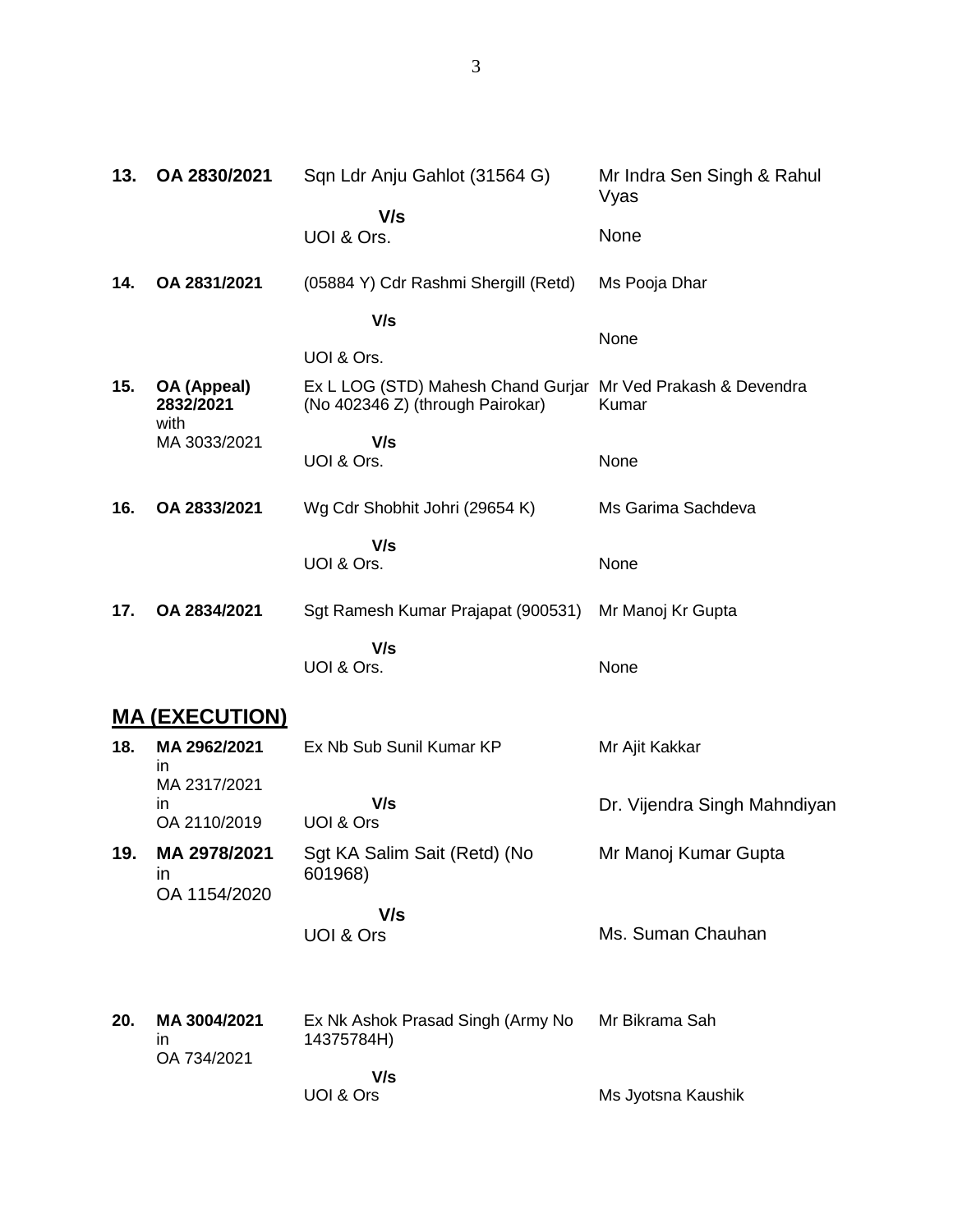## **MA (OTHERS)**

| 21. | MA 2606/2019<br><i>in</i><br>OA 137/2018 | No 14416214K Ex Gnr Manmohan<br>Singh<br>V/s<br>UOI & Ors                           | Mr Indra Sen Singh / Abhishek<br>Singh<br>Mr Karan Singh Bhati, Sr<br><b>CGSC</b> |
|-----|------------------------------------------|-------------------------------------------------------------------------------------|-----------------------------------------------------------------------------------|
| 22. | MA 2883/2021<br><i>in</i>                | Lt Col Jitendra Rawat (IC 61975X)                                                   | Mr Ajit Kakkar & Associates                                                       |
|     | OA 1641/2018                             | V/s<br>UOI & Ors                                                                    | Ms. Jyotsna Kaushik                                                               |
| 23. | MA 2993/2021<br>$\mathsf{I}$             | UOI & Ors                                                                           | Mr J S Yadav                                                                      |
|     | OA 1299/2020                             | V/s<br>4264161M Ex Hav Clk (SD) Uma<br>Kant Sahoo                                   | Mr. Virender Singh Kadian                                                         |
| 24. | MA 3009/2021<br>with<br>MA 3010/2021     | Maj Gen Mahesh Chander (Retd)<br>through Smt Shashi Chander (LR) (DR<br>No 10288 Y) | Ms Archana Ramesh                                                                 |
|     | in<br>MA 1429/2020<br>in.<br>OA 290/2017 | V/s<br>UOI & Ors                                                                    | Mr Ashok Chaitanya                                                                |
| 25. | MA 3014/2021<br><i>in</i>                | (IC-54681 F) Ex Lt Col Shachindra<br>Sharma                                         | Mr S S Pandey & Associates                                                        |
|     | OA (Appeal)<br>183/2016                  | V/s<br>UOI & Ors                                                                    | Mr V Pattabhi Ram                                                                 |
| 26. | MA 3015/2021<br>in                       | EX EMP II Ananda A K (233146 B)<br>V/s                                              | Mr Ved Prakash                                                                    |
|     | OA 1843/2020                             | UOI & Ors                                                                           | Mr S D Windlesh                                                                   |
| 27. | MA 3016/2021<br>in                       | Sub Mahendra Singh (JC 354221 Y)                                                    | Ms Archana Ramesh                                                                 |
|     | OA 1351/2019                             | V/s<br>UOI & Ors                                                                    | Ms Suman Chauhan                                                                  |
| 28. | MA 3020/2021                             | Ex Sub Kulwant Singh (JC-522057 X)                                                  | Mr Ajit Kakkar & Associates                                                       |
|     | in<br>OA 1477/2021                       | V/s<br>UOI & Ors                                                                    | Mr Prabodh Kumar                                                                  |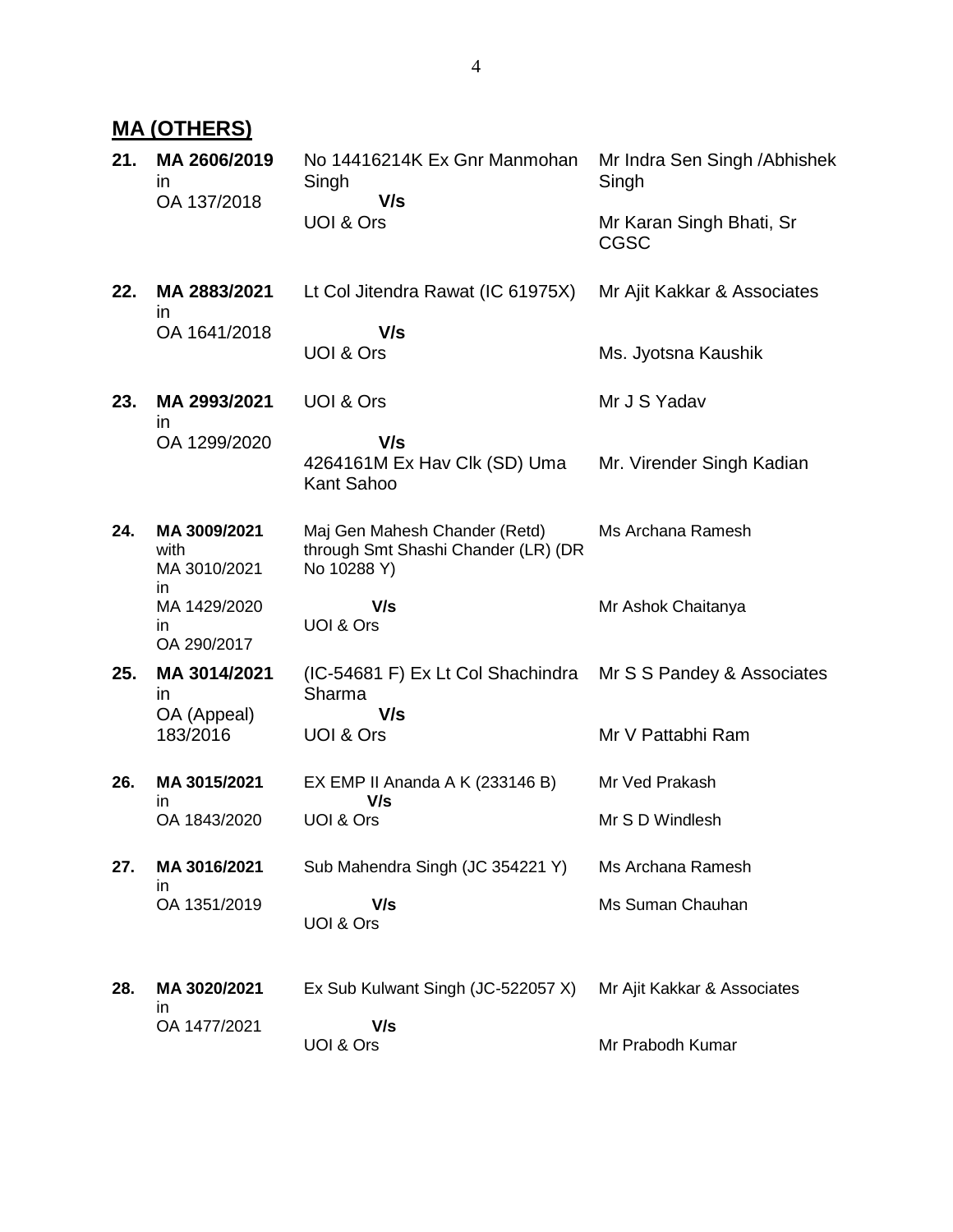|             | <u>PART HEARD</u>                      |                                                                        |                                                                      |
|-------------|----------------------------------------|------------------------------------------------------------------------|----------------------------------------------------------------------|
| 29.         | OA 1338/2017                           | Nb Sub Muruganandam S                                                  | Mr V S Kadian                                                        |
|             |                                        | V/s<br>UOI & Ors.                                                      | Ms Barkha Babbar                                                     |
| 30.         | OA 2059/2021                           | Wg Cdr SS Gehlot $(26685 B) F(P)$                                      | Mr Ankur Chhibber                                                    |
|             |                                        | V/s<br>UOI & Ors.                                                      | Mr. Anil Gautam                                                      |
|             | <b>Pleadings Not Complete</b>          |                                                                        |                                                                      |
| 31.         | OA 1100/2020                           | CDR Pooja Alhawat (Retd) (IC-<br>04594R)                               | Mr Ankur Chhibber                                                    |
|             |                                        | V/s<br>UOI & Ors.                                                      | Mr. Harish V Shankar                                                 |
| 32.         | OA 100/2021<br>with<br>MA 119/2021 &   | Sapper Dharmendra Singh<br>(15582717 A)                                | Ms Archana Ramesh                                                    |
|             | 2877/2021                              | V/s<br>UOI & Ors.                                                      | Mr S D Windlesh for R 1-3,<br>None for R-4                           |
| <b>WITH</b> |                                        |                                                                        |                                                                      |
| 33.         | OA 224/2021<br>with MA<br>264/2021     | Sapper Dileep Kumar Patel (Army<br>No 15583582 W)<br>V/s<br>UOI & Ors. | Ms Archana Ramesh<br>Mr. Ashok Chaitanya for R 1-<br>3, None for R-4 |
| 34.         | OA 907/2021                            | JC-762744A Sub M/Tech (Opto Elect)<br>Ramesh G (Retd)                  | Mr S S Pandey & Associates                                           |
|             |                                        | V/s<br>UOI & Ors.                                                      | Mr. Avdhesh Kumar Singh                                              |
| 35.         | OA (Appeal)<br>1351/2021<br>with       | Ex Lt Col Dharamvir Singh (IC-<br>57196 X) (Convicted)<br>V/s          | Mr Lalit Kumar & Mr Abhishek<br>Ray                                  |
|             | MA 2227/2021 & UOI & Ors.<br>2496/2021 |                                                                        | Mr. Anil Gautam for R 1-6                                            |
| 36.         | OA 2070/2021                           | (17916 H) AVM V N Srinivas (Retd) Mr Ankur Chhibber                    |                                                                      |
|             |                                        | V/s<br>UOI & Ors.                                                      | Dr. Vijendra Singh Mahndiyan                                         |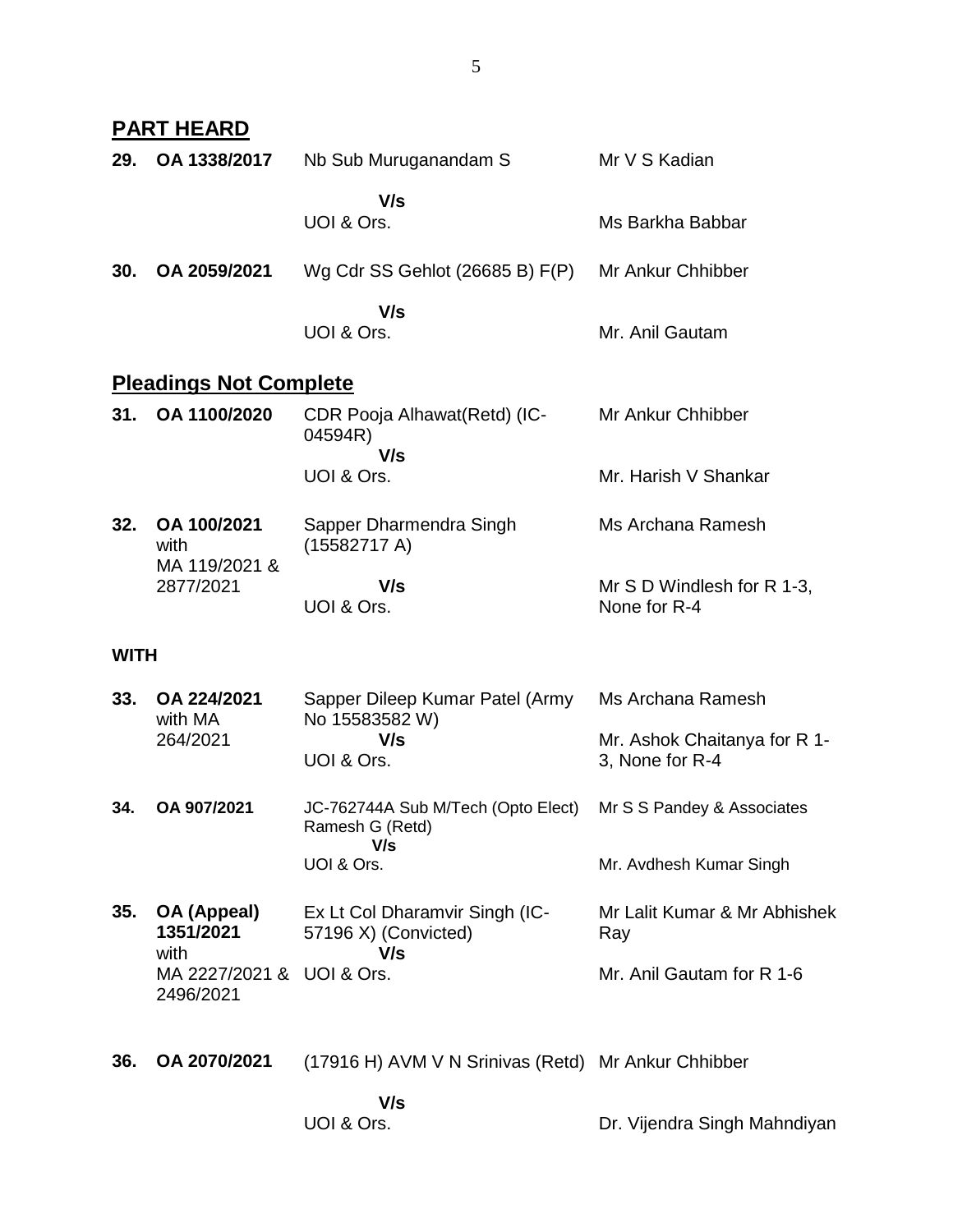## **WITH**

| 37. | OA 2383/2021<br>with<br>MA 2493/2021 | AVM Rakesh Kumar Khattri (Retd)<br>$(17909-N)$<br>V/s | Mr Ankur Chhibber                                                 |
|-----|--------------------------------------|-------------------------------------------------------|-------------------------------------------------------------------|
|     |                                      | UOI & Ors.                                            | Mr. Satya Ranjan Swain                                            |
| 38. | OA 2273/2021<br>with                 | Cdr Induprabha V (Retd) (04472-N) Ms Pooja Dhar       |                                                                   |
|     | MA 2381/2021                         | V/s<br>UOI & Ors.                                     | None                                                              |
|     | <b>FOR FINAL HEARING</b>             |                                                       |                                                                   |
| 39. | OA 434/2016                          | Lt Cdr Varun Sharma                                   | Nikhil Palli, Garima Sachdeva<br>& Shruti Munjal                  |
|     |                                      | V/s<br>UOI & Ors.                                     | Gp Capt Karan Singh Bhati,<br>Sr CGSC with Arvind Patel           |
| 40. | OA 783/2016                          | Lt Cdr Ajit Singh Yadav & Ors.                        | Ms Punam Singh, Nikhil Palli<br>& Ankita Patnaik                  |
|     |                                      | V/s<br>UOI & Ors.                                     | Gp Capt Karan Singh Bhati,<br>Sr CGSC                             |
| 41. | OA 1091/2016                         | Lt Cdr Vinay S Bharamanaikar<br>V/s                   | Nikhil Palli, Garima Sachdeva<br>& Ankita Patnaik                 |
|     |                                      | UOI & Ors.                                            | Gp Capt Karan Singh Bhati,<br>Sr CGSC with Mr Harish V<br>Shankar |
| 42. | OA 187/2017                          | Lt Col Vikram Singh Bhadoria                          | Mr. S S Pandey                                                    |
|     |                                      | V/s<br>UOI & Ors.                                     | Dr Vijendra Singh Mahndiyan<br>for R 1-3 and None R-4             |
| 43. | OA 1844/2019                         | Lt Cdr Pawan Kumar (Retd) (No<br>06086 F)             | Mr Santhosh Krishnan                                              |
|     |                                      | V/s<br>UOI & Ors.                                     | Mr. Harish V Shankar                                              |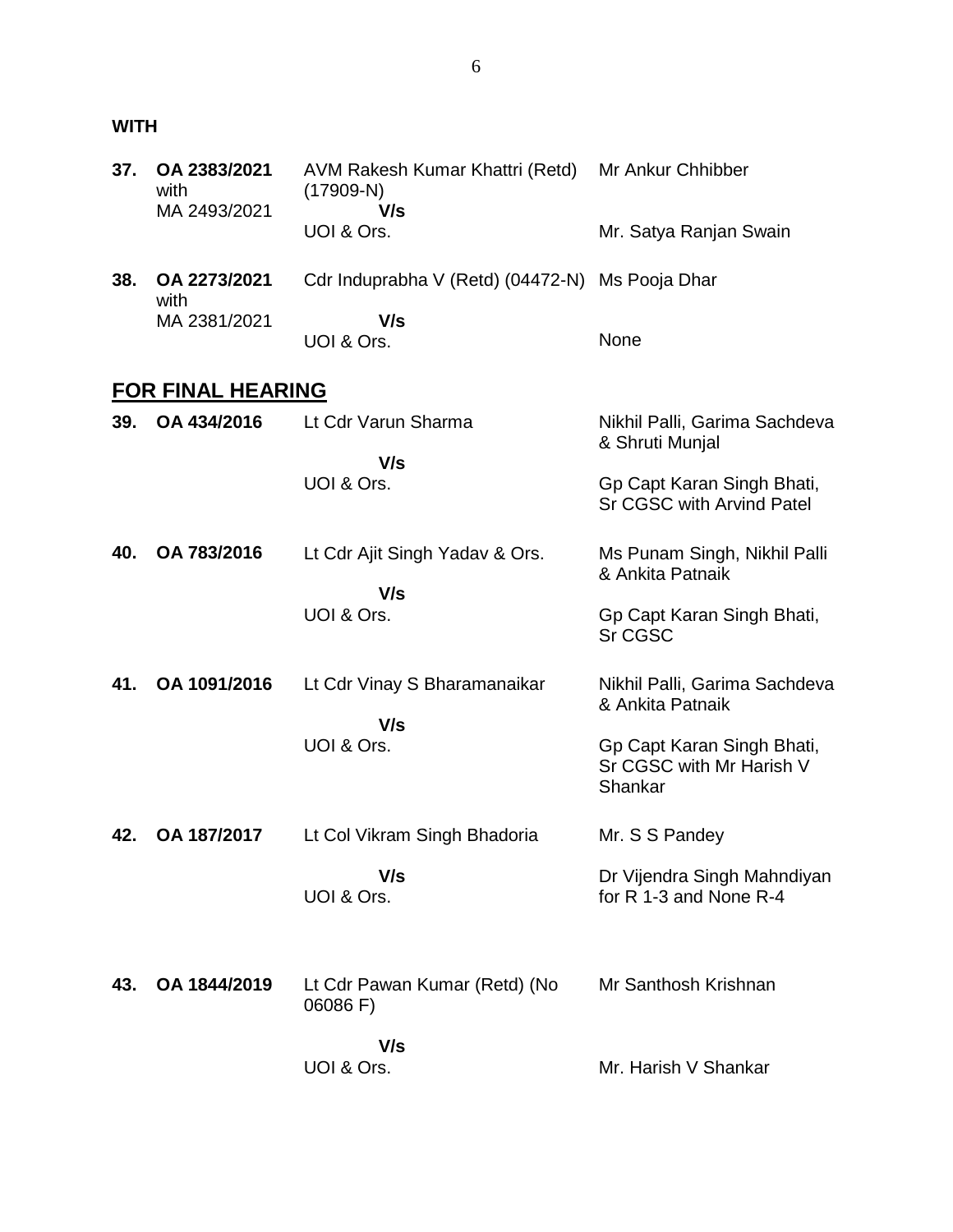## **WITH**

| 44.         | OA 1806/2020<br>with MA<br>2082/2020 | No. 05891-N Lt Cdr Anish Thakur<br>(Retd.) | Mr. Santhosh Krishnan |
|-------------|--------------------------------------|--------------------------------------------|-----------------------|
|             |                                      | V/s<br>UOI & Ors.                          | Mr VS Tomar           |
| <b>WITH</b> |                                      |                                            |                       |

|  | 45. OA 1892/2020<br>with<br>MA 2188/2020 | No. 05898B Lt Cdr Jyoti Prava Das Mr Santhosh Krishnan<br>(Retd) |                             |
|--|------------------------------------------|------------------------------------------------------------------|-----------------------------|
|  |                                          | V/s                                                              |                             |
|  |                                          | UOI & Ors.                                                       | Dr Vijendra Singh Mahndiyan |

## **WITH**

| 46. | OA 331/2021<br>with<br>MA 400/2021 | (05896 Z) Lt Cdr Sonali Pattanaik<br>(Retd)<br>V/s                | Mr Santhosh Krishnan             |
|-----|------------------------------------|-------------------------------------------------------------------|----------------------------------|
|     |                                    | UOI & Ors.                                                        | Mr Harish V Shankar              |
| 47. | OA 1895/2020<br>with               | IC- 62338N Lt Col Manjit Singh                                    | Mr. S S Pandey & Associates      |
|     | MA 760/2021 &<br>2937/2021         | V/s<br>UOI & Ors.                                                 | Mr Harish V Shankar              |
| 48. | OA 626/2020                        | No. 13991629M Hav Primal Singh<br>Parmar<br>V/s                   | Mr. US Maurya & Mr Bikram<br>Sah |
|     |                                    | UOI & Ors.                                                        | Mr. Arvind Patel                 |
| 49. | OA 1969/2020                       | IC-47701F Maj Gen Vikas Saini                                     | Mr Rajiv Manglik                 |
|     |                                    | V/s<br>UOI & Ors.                                                 | Mr. Harish V Shankar             |
| 50. | OA 228/2021                        | JC-761985N Sub M/Tech (B Veh)<br>Amar Dev (Retd.)                 | Mr S S Pandey & Associates       |
|     |                                    | V/s<br>UOI & Ors.                                                 | <b>Mr Arvind Kumar</b>           |
| 51. | OA 383/2021                        | JC-762504H Sub Hony Lt/M Tech<br>Brijraj Chaudhary (Retd.)<br>V/s | Mr S S Pandey & Associates       |
|     |                                    | UOI & Ors.                                                        | Ms. Suman Chauhan                |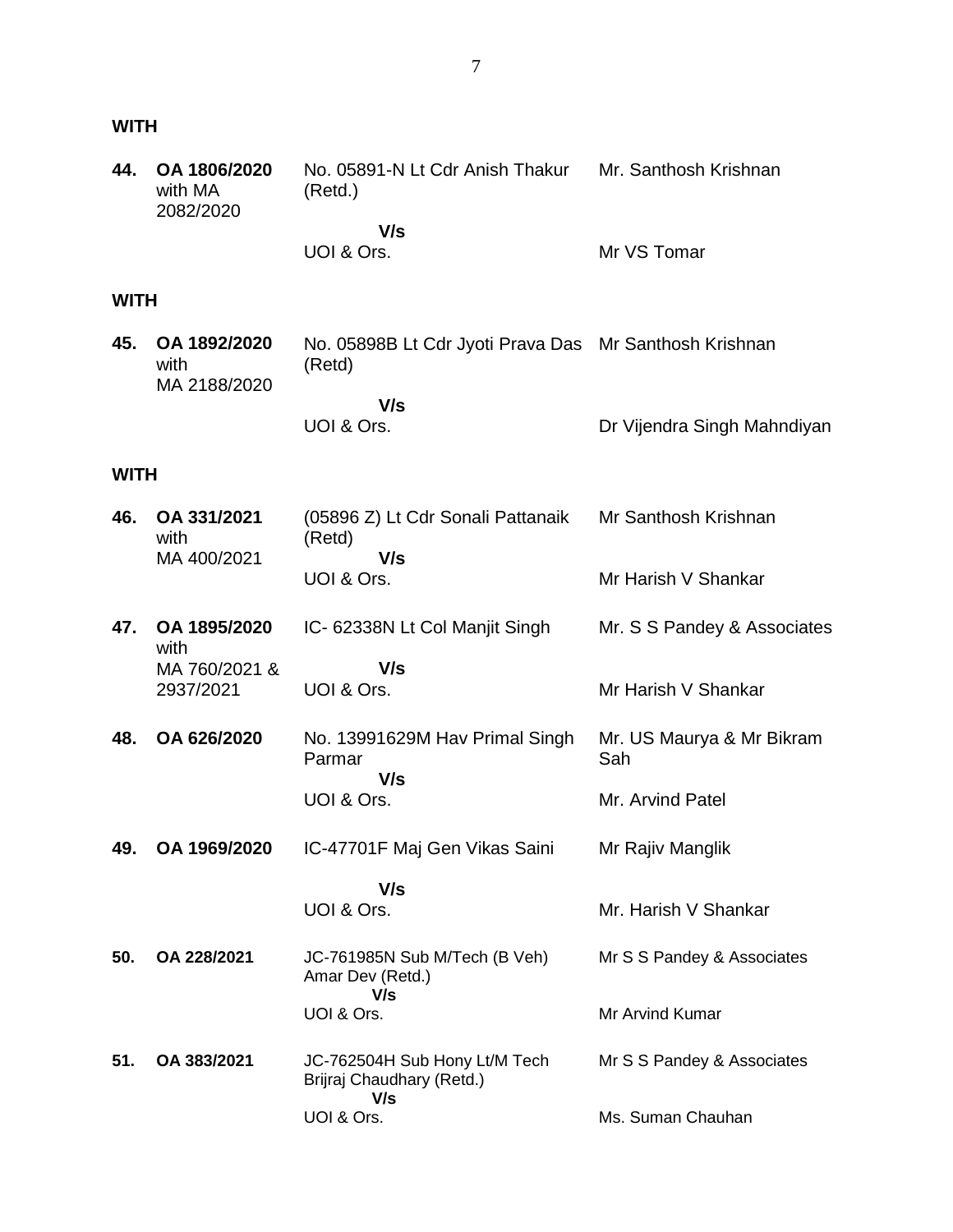| 52. | OA 385/2021<br>with                 | (JC-763203 L) Sub/M Tech (NW) Hari Mr S S Pandey & Associates<br>Shankar<br>V/s |                            |  |  |  |  |
|-----|-------------------------------------|---------------------------------------------------------------------------------|----------------------------|--|--|--|--|
|     | MA 1963/2021                        | UOI & Ors.                                                                      | Mr. Arvind Patel           |  |  |  |  |
| 53. | OA 663/2021<br>with<br>MA 1557/2021 | Sub/M Tech (B Veh) Vinod Kumar<br>Verma (Retd) (JC 761343)                      | Mr SS Pandey               |  |  |  |  |
|     |                                     | V/s<br>UOI & Ors.                                                               | Mr Rajeev Kumar            |  |  |  |  |
| 54. | OA 810/2021<br>with<br>MA 1330/2021 | Cdr Yudhister Singh (Retd) (Service Ms Pooja Dhar<br>Nos. 04311Y)<br>V/s        |                            |  |  |  |  |
|     |                                     | UOI & Ors.                                                                      | Mr. Harish V Shankar       |  |  |  |  |
| 55. | OA 1973/2021                        | Lt Cdr Vinita Chahal(06762T)                                                    | Mr S S Pandey & Associates |  |  |  |  |
|     | with<br>MA 2371/2021                | V/s<br>UOI & Ors.                                                               | Mr Harish V Shankar        |  |  |  |  |
| 56. | OA 2007/2021                        | Cdr K R Sabarinath & Ors.                                                       | Ms Pooja Dhar              |  |  |  |  |
|     |                                     | V/s<br>UOI & Ors.                                                               | Mr. V S Tomar              |  |  |  |  |
| 57. | OA 2009/2021                        | Lt Cdr Vijay Lakshmi & Ors.                                                     | Ms Pooja Dhar              |  |  |  |  |
|     |                                     | V/s<br>UOI & Ors.                                                               | Mr. J S Yadav              |  |  |  |  |
|     | <b>MATTERS FROM REGULAR LIST</b>    |                                                                                 |                            |  |  |  |  |
| 58. | OA 237/2016                         | Sgt Raj Kumar Yadav                                                             | Mr. S S Pandey             |  |  |  |  |
|     |                                     | V/s<br>UOI & Ors.                                                               | Mr Harish V Shankar        |  |  |  |  |
| 59. | OA 1339/2018                        | IC-49322K Col R K Singh<br>V/s                                                  | Mr. S S Pandey             |  |  |  |  |

Mr SD Windlesh

UOI & Ors.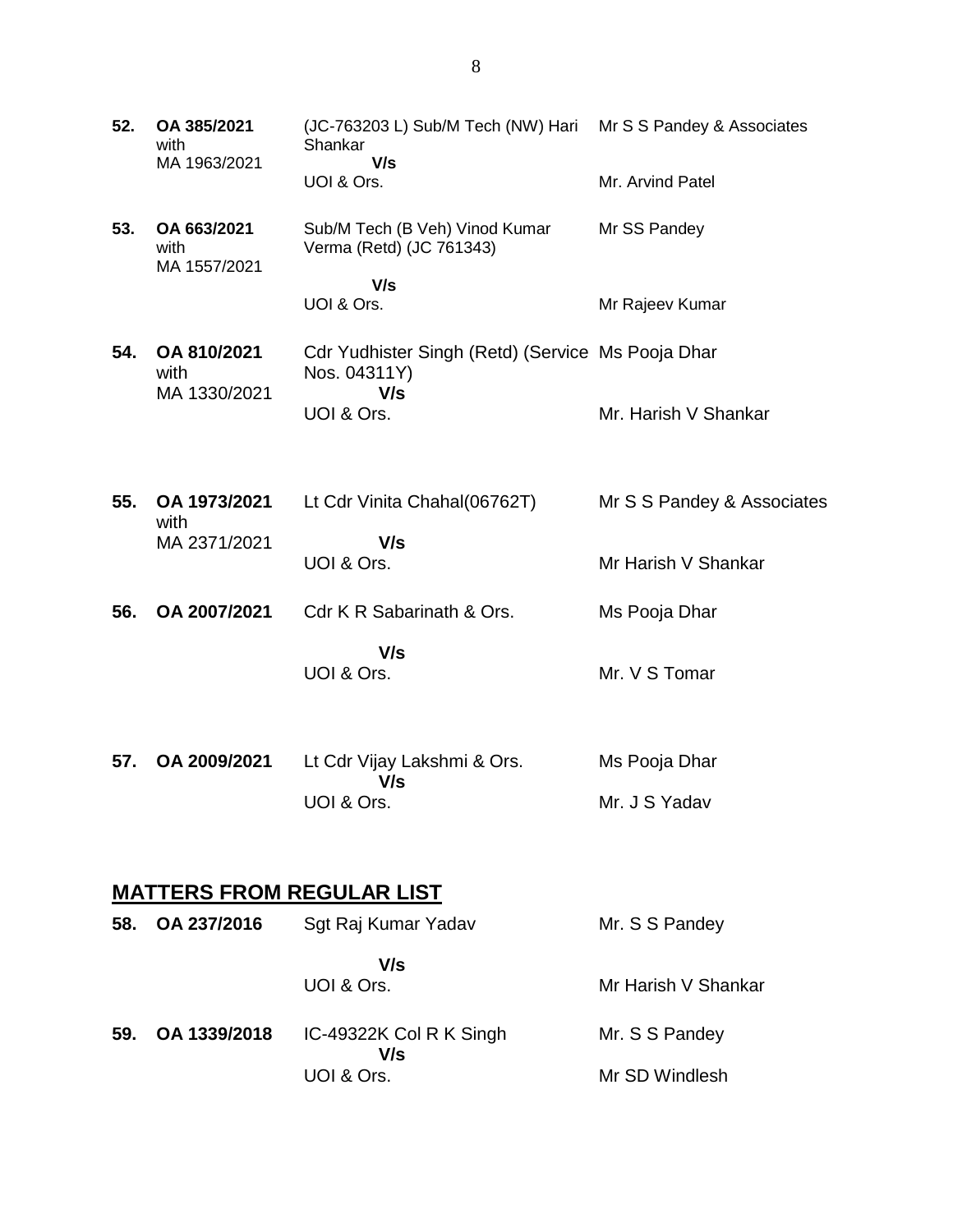## **THE FOLLOWING CASES SHALL BE TAKEN THROUGH PHYSICAL HEARING AT 2.00 PM**

## **FOR FINAL HEARING**

**60. OA 775/2021** with MA 1358/2021 Cdr Babita Rawat (Retd)(No 70364 Ms Pooja Dhar T) & Ors.  **V/s** UOI & Ors. Gp Capt Karan Singh Bhati,

Sr CGSC

### **WITH**

| 61.    OA 1024/2021<br>with<br>MA 1189/2021 | Commander Shweta Sethi (Retd)<br>(05343) | Mr Manoj kr Gupta |  |
|---------------------------------------------|------------------------------------------|-------------------|--|
|                                             | V/s                                      | Mr. V S Tomar     |  |
|                                             | UOI & Ors.                               |                   |  |

#### **WITH**

| 62. OA 824/2019 | Cdr Umesh Ridhi (05709-Z) | Mr Santhosh Krishnan |
|-----------------|---------------------------|----------------------|
| with            | V/s                       |                      |
| MA 2053/2020    | UOI & Ors.                | Mr Harish V Shankar  |

#### **WITH**

| 63. | OA 1334/2017<br>with                        | Cdr Manisha Gehlaut<br>V/s | Mr Santosh Krishnan                   |
|-----|---------------------------------------------|----------------------------|---------------------------------------|
|     | MA 2054/2020<br>OA 103/2017<br>(RB, Mumbai) | UOI & Ors.                 | Gp Capt Karan Singh Bhati,<br>Sr CGSC |

#### **WITH**

| 64. OA 2043/2021 | (70417 N) Cdr Vidyashree (Retd) | Mr Santhosh Krishnan |
|------------------|---------------------------------|----------------------|
| with             | V/s                             |                      |
| MA 2370/2021     | UOI & Ors.                      | Mr. Harish V Shankar |

## **MATTERS FROM REGULAR LIST**

| 65. | OA 1775/2017 | Lt Col Y P Nanda (Retd) (TA-<br>42036A)<br>V/s | Mr. I S Singh/Abhishek Singh                                         |
|-----|--------------|------------------------------------------------|----------------------------------------------------------------------|
|     |              | UOI & Ors.                                     | Mr Rajesh Kumar Das                                                  |
| 66. | OA 1950/2017 | IC-37371A Maj Gen Ashok Kumar<br>(Retd.)       | Mr. S S Pandey, H S Tiwari,<br>R K Sharma , Somya, Ankita<br>Pradhan |
|     |              | V/s<br>UOI & Ors.                              | Gp Capt Karan Singh Bhati,                                           |
|     |              |                                                | Sr CGSC                                                              |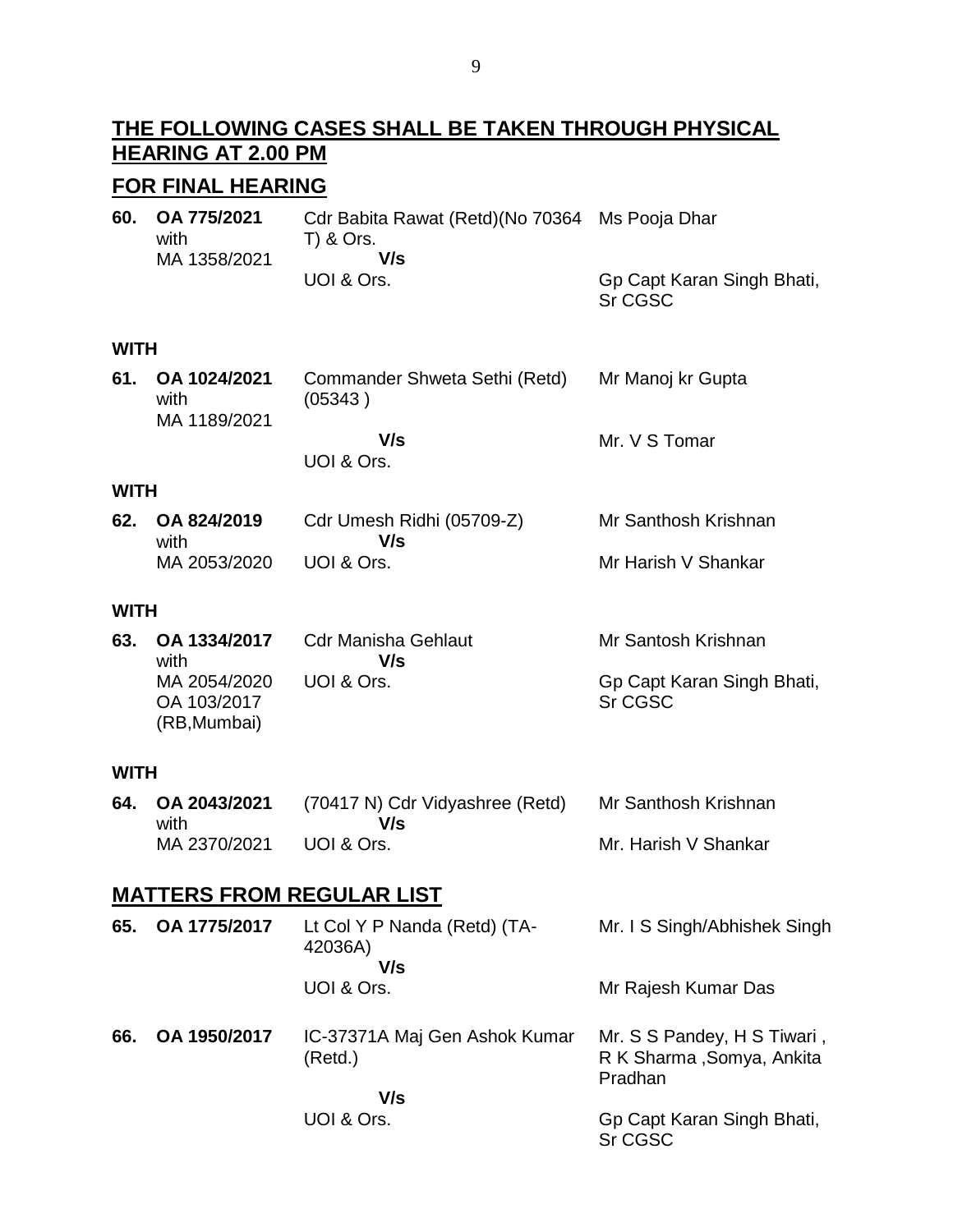## **ARMED FORCES TRIBUNAL, PRINCIPAL BENCH, NEW DELHI LIST OF BUSINESS**

**Date: 20-12-2021**

**Timing: 11:00 AM**

## **PRINCIPAL REGISTRAR COURT**

## **PRINCIPAL REGISTRAR COURT WILL SIT FROM 12.00 NOON TO 1.00 PM**

## **THE FOLLOWING CASES SHALL BE TAKEN THROUGH VIRTUAL HEARING**

#### **Link for Virtual Hearing Principal Registrar Court:**

<https://aftpb.webex.com/meet/vcaftpb>

| <u>S.</u><br>No. | Case No.                             | <b>Parties Name</b>                                         | <b>Advocate for Petitioner /</b><br><b>Respondents</b> |
|------------------|--------------------------------------|-------------------------------------------------------------|--------------------------------------------------------|
|                  | <b>Pleadings Complete</b>            |                                                             |                                                        |
| 1.               | OA 919/2021<br>with<br>MA 947/2021   | Ex Nk Shambhoo Dayal (No<br>1587168 Y)                      | Mr Praveen Kumar                                       |
|                  |                                      | V/s                                                         |                                                        |
|                  |                                      | UOI & Ors.                                                  | Mr. Avdhesh Kumar Singh                                |
| 2.               | OA 970/2021<br>with                  | Ex Nk Tulsi Das (14282836-F)                                | Mr Ashok Kumar & Pardeep<br>Singh Nandal               |
|                  | MA 963/2021&<br>2686/2021            | V/s<br>UOI & Ors.                                           | Ms. Jyotsna Kaushik                                    |
| 3.               | OA 1213/2021<br>with                 | (IC-42146 P) Col P P Barakoti<br>(Retd)<br>V/s              | Mr Chaitanya Agarwal                                   |
|                  | MA 1096/2021 &<br>2871/2021          | UOI & Ors.                                                  | Mr. V S Tomar                                          |
| 4.               | OA 1214/2021                         | JC 843892L Ex Nb Sub Jadhav<br>Gajendra Digambar Rao<br>V/s | Mr Virender Singh Kadian                               |
|                  |                                      | UOI & Ors.                                                  | Mr. Neeraj, Sr CGSC                                    |
| 5.               | OA 1225/2021<br>with<br>MA 1100/2021 | Ex Sgt T B Krishnakumar (772105-<br>K)                      | Mr Ved Prakash & Devendra<br>Kumar                     |
|                  |                                      | V/s                                                         |                                                        |
|                  |                                      | UOI & Ors.                                                  | Mr. Neeraj, Sr CGSC                                    |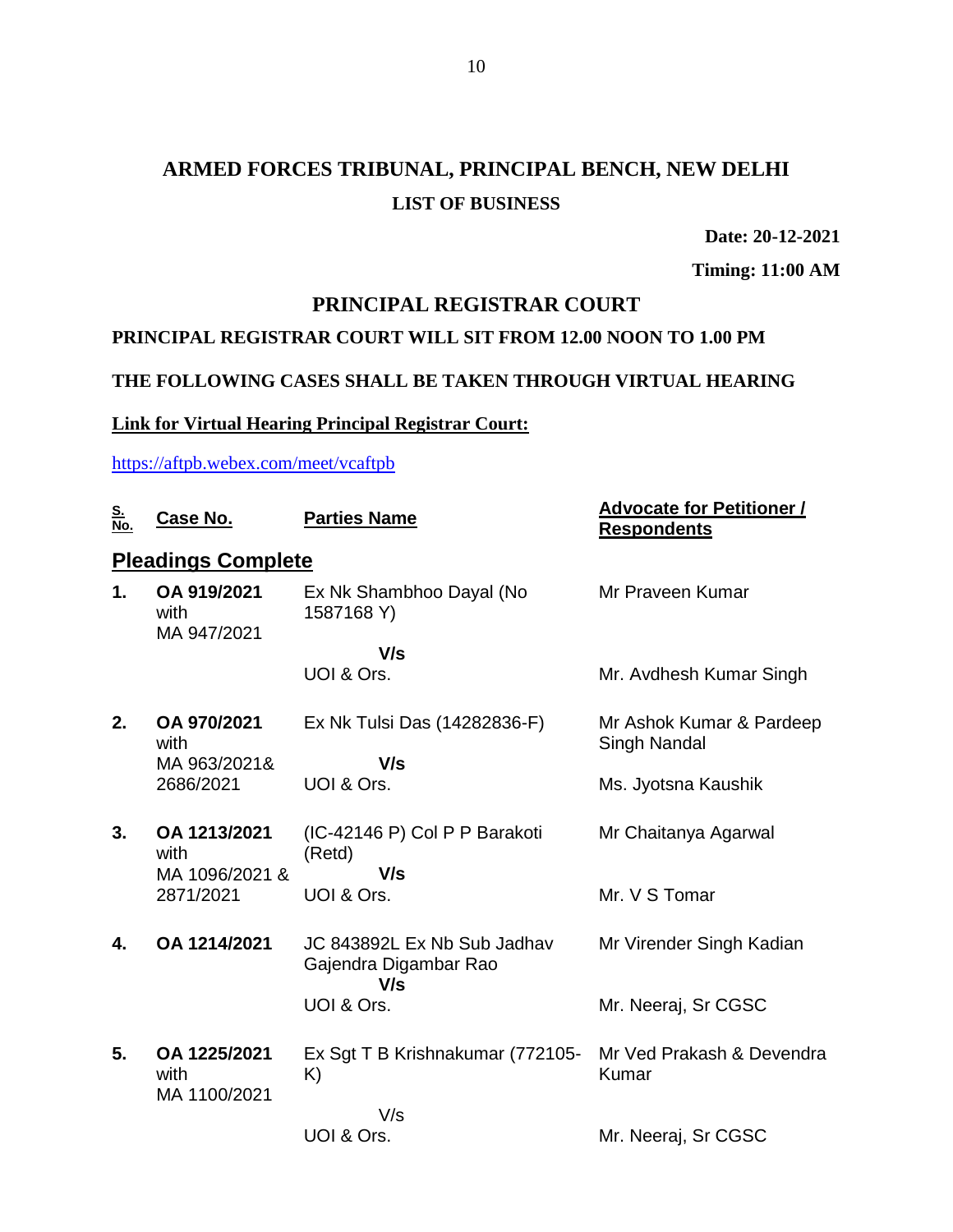| 6.  | OA 1818/2021<br>with<br>MA 1774/2021 & | Ex Hav Hony Nb Sub Dharamvir<br>Singh (1463547-F)                 | Mr V S Kadian               |
|-----|----------------------------------------|-------------------------------------------------------------------|-----------------------------|
|     | MA 3003/2021                           | V/s<br>UOI & Ors.                                                 | Ms Jyotsna Kaushik          |
|     | <b>Pleadings Not Complete</b>          |                                                                   |                             |
| 7.  | OA 920/2021<br>with<br>MA 948/2021     | Brig Rajesh Jayaswal (Retd) (IC<br>44885 A)                       | Mr Chaitanya Agarwal        |
|     |                                        | V/s                                                               |                             |
|     |                                        | UOI & Ors.                                                        | Mr. Rajeev Kumar            |
| 8.  | OA 938/2021                            | JC-270907P Sub (AIG) G<br>Venkatesan (Retd)                       | Mr S S Pandey & Associates  |
|     |                                        | V/s                                                               |                             |
|     |                                        | UOI & Ors.                                                        | Mr D K Sabat                |
| 9.  | OA 960/2021<br>with                    | 166504W Ex CPO Yaduvir Prasad<br>Keshari                          | Mr Shakti Chand Jaidwal     |
|     | MA 958/2021                            | V/s<br>UOI & Ors.                                                 | Mr. Anil Gautam             |
| 10. | OA 972/2021                            | Sub Maj Ashok Kumar Singh (JC<br>761894K)<br>V/s                  | Mr S S Pandey & Assoocation |
|     |                                        | UOI & Ors.                                                        | Mr. Niranjana Das           |
| 11. | OA 1015/2021                           | Sub Krishna Bahadur Rai (JC                                       | Mr V S Kadian               |
|     |                                        | 378677W)<br>V/s                                                   | Mr. Harish V Shankar        |
|     |                                        | UOI & Ors.                                                        |                             |
| 12. | OA 1131/2021<br>with<br>MA 1136/2021   | DSC/Sep Nisar Ahmed Bhat (Retd) Mr Manoj Kr Gupta<br>(No 9097865) |                             |
|     |                                        | V/s                                                               |                             |
|     |                                        | UOI & Ors.                                                        | Mr. Ashok Chaitanya         |
| 13. | OA 1203/2021<br>with                   | Ex HAV Narender (3198962 P)                                       | Mr Ajit Kakkar & Associates |
|     | MA 1087/2021                           | V/s                                                               |                             |
|     |                                        | UOI & Ors.                                                        | Mr. Avdhesh Kumar Singh     |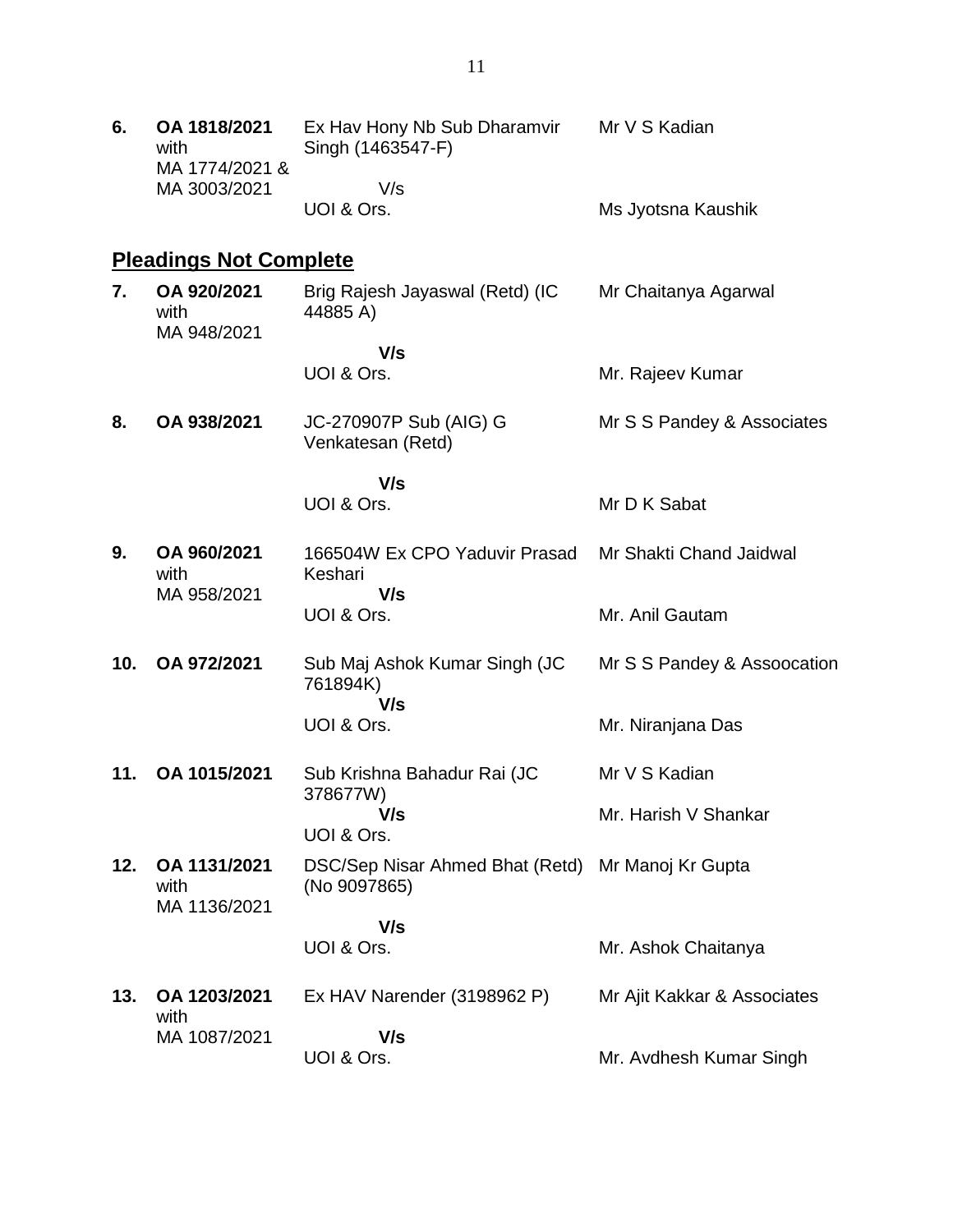| 14. | OA 1205/2021<br>with<br>MA 1089/2021 | 625763 A MWO HFL Shri Narain<br><b>Tiwari Retd</b><br>V/s        | Mr Manoj Kr Gupta                           |
|-----|--------------------------------------|------------------------------------------------------------------|---------------------------------------------|
|     |                                      | UOI & Ors.                                                       | Mr. J S Yadav                               |
| 15. | OA 1206/2021<br>with<br>MA 1090/2021 | Ex MWO ATLA Surendra Nath<br>Babu Rao Banerjee (263063 S)<br>V/s | Mr O S Punia                                |
|     |                                      | UOI & Ors.                                                       | Mr. Harish V.Shankar                        |
| 16. | OA 1207/2021                         | Ex LNK (MACP HAV) Chandra<br>Prakash (No.4199305N)               | Mr Ved Prakash & Devendra<br>Kumar          |
|     |                                      | V/s                                                              |                                             |
|     |                                      | UOI & Ors.                                                       | Mr. J S Yadav                               |
| 17. | OA 1210/2021<br>with<br>MA 1092/2021 | Ex Swr Hange Adikrao Maroti<br>(Army No. 15499119K)<br>V/s       | Ms Archana Ramesh                           |
|     |                                      | UOI & Ors.                                                       | Mr. Avdhesh Kumar Singh                     |
| 18. | OA 1212/2021                         | Ex AC/UT Hemant (7023218 T)                                      | Mr Ved Prakash & Mr<br>Devendra Kumar       |
|     |                                      | V/s<br>UOI & Ors.                                                | Mr. Neeraj, Sr.CGSC                         |
| 19. | OA 1215/2021                         | (IC-40824 L) Maj Gen Ajay Seth<br>VSM (Retd)                     | Mr Indra Sen Singh & Ms<br>Kirtika Chhatwal |
|     |                                      | V/s                                                              |                                             |
|     |                                      | UOI & Ors.                                                       | Mr. Rajeev Kumar                            |
| 20. | OA 1216/2021                         | (629318-B) Sgt Bal Raj (Retd)<br>V/s                             | Mr Manoj Kumar Gupta                        |
|     |                                      | UOI & Ors.                                                       | Dr. Vijendra Singh Mahndiyan                |
| 21. | OA 1219/2021                         | (694180) JWO Ashoke Kumar Das<br>(Retd)                          | Mr Vikas Kochar                             |
|     |                                      | V/s<br>UOI & Ors.                                                | Mr. Rajeev Kumar                            |
| 22. | OA 1220/2021                         | Ex ME-I Pawan Kumar Mahto<br>(213472 R)                          | Mr Ved Prakash & Mr<br>Devendra Kumar       |
|     |                                      | V/s<br>UOI & Ors.                                                | Mr. Prabodh Kumar                           |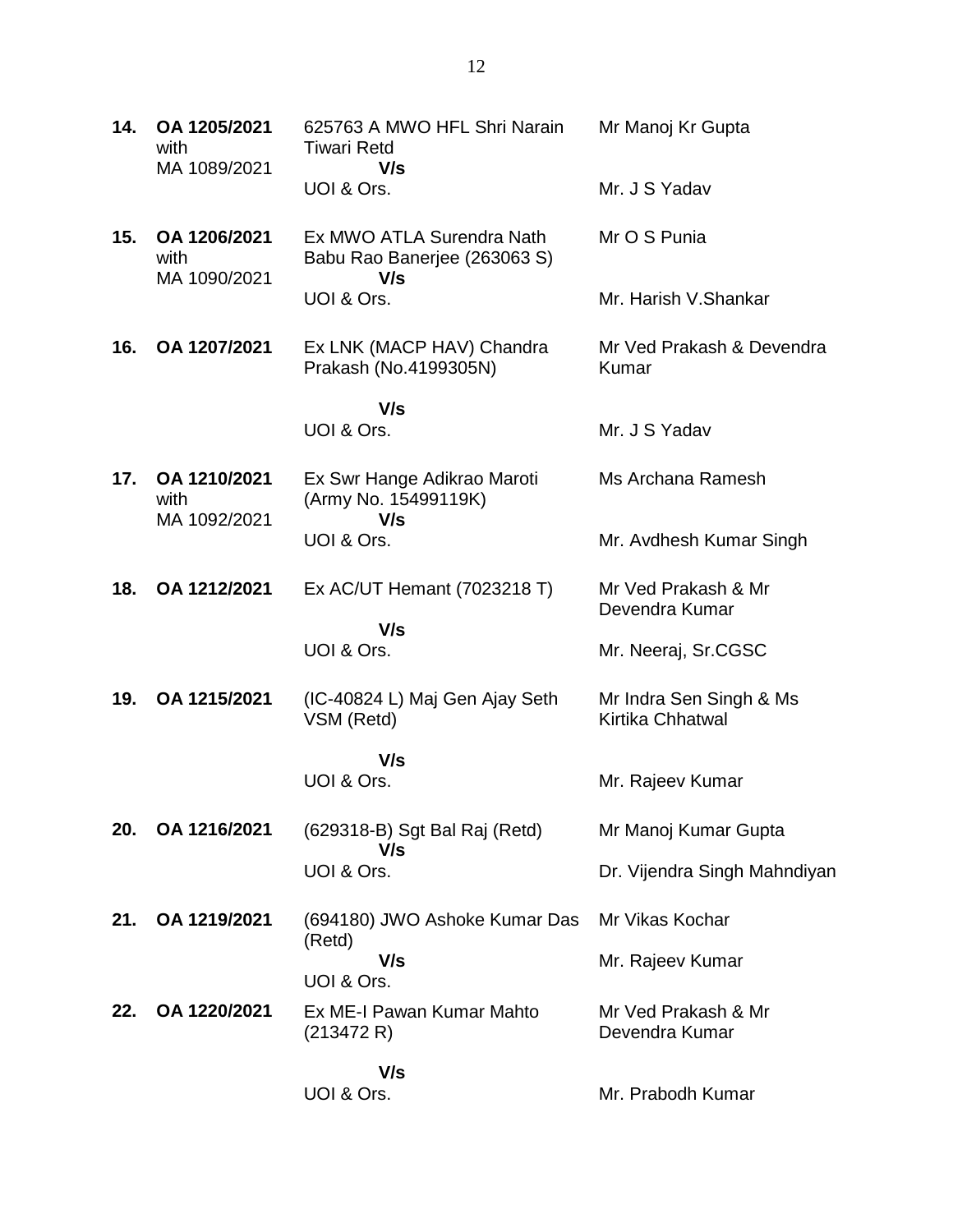| 23. | OA 1223/2021<br>with<br>MA 1098/2021 | Ex Sgt Parthibhan A Chettiar<br>(698748 K)        | Mr O S Punia                             |
|-----|--------------------------------------|---------------------------------------------------|------------------------------------------|
|     |                                      | V/s                                               |                                          |
|     |                                      | UOI & Ors.                                        | Mr. Harish V Shankar                     |
| 24. | OA 1238/2021                         | Nb Sub OM Prakash Pandey (JC-<br>673685-K)        | Mr. Indra Sen Singh/ Kritika<br>Chhatwal |
|     |                                      | V/s                                               |                                          |
|     |                                      | UOI & Ors.                                        | Mr. Neeraj, Sr CGSC                      |
| 25. | OA 1251/2021<br>with<br>MA 1111/2021 | Ex MWO Krishan Kumar Sharma<br>(No 635014 F)      | Mr Praveen Kumar                         |
|     |                                      | V/s                                               |                                          |
|     |                                      | UOI & Ors.                                        | Mr. D K Sabat                            |
| 26. | OA 1252/2021<br>with                 | Ex NC(E) Radheshyam (801082 - S) Mr Praveen Kumar |                                          |
|     | MA 1112/2021                         | V/s                                               |                                          |
|     |                                      | UOI & Ors.                                        | Mr. Arvind Patel                         |
| 27. | OA 1253/2021                         | Ex PO LOG (MAT) Sneh Kumar<br>(213289 Z)          | Mr Ved Prakash & Mr<br>Devendra Kumar    |
|     |                                      | V/s                                               |                                          |
|     |                                      | UOI & Ors.                                        | Mr. K K Tyagi                            |
| 28. | OA 1254/2021                         | Hav (PA) Tribhuwan Singh<br>$(15476534-Y)$        | Mr Indra Sen Singh/Kirtika<br>Chhatwal   |
|     |                                      | V/s                                               |                                          |
|     |                                      | UOI & Ors.                                        | Mr. S D Windlesh                         |
| 29. | OA 1262/2021<br>with<br>MA 1117/2021 | HFO Jeet Singh Verma (Retd) (No<br>653195 G)      | Mr Manoj Kr Gupta                        |
|     |                                      | V/s                                               |                                          |
|     |                                      | UOI & Ors.                                        | Mr. Arvind Patel                         |
| 30. | OA 1771/2021<br>with<br>MA 1722/2021 | Ex Sigmn Dharamvir Singh Tomar<br>(6309763)       | Mr Ashok Kumar & Pardeep<br>Singh Nandal |
|     |                                      | V/s                                               |                                          |
|     |                                      | UOI & Ors.                                        | Mr. D K Sabat                            |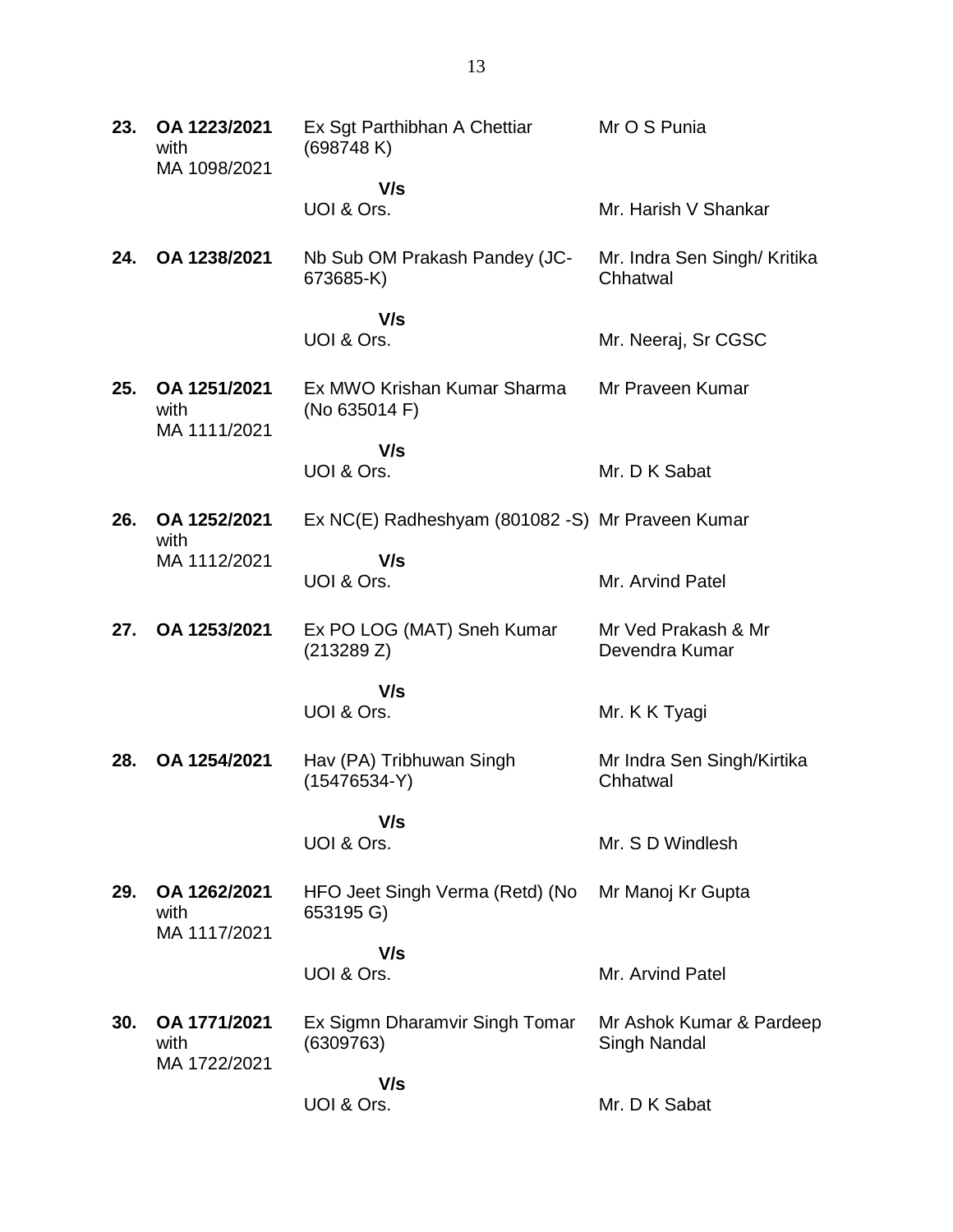**Final Opportunities** 

| 31. | OA 1354/2020                         | Ex Nk Vijayan VV (10290952-A)                                                  | Mr. U S Maurya                                   |
|-----|--------------------------------------|--------------------------------------------------------------------------------|--------------------------------------------------|
|     |                                      | V/s<br>UOI & Ors.                                                              | Mr. Shyam Narayan                                |
| 32. | OA 1776/2021<br>with<br>MA 1725/2021 | Smt Malti Thapa W/o Late Hav Lalit Ms Pallavi Awasthi<br>Kumar Thapa (5446783) |                                                  |
|     |                                      | V/s<br>UOI & Ors.                                                              | Ms. Barkha Babbar                                |
| 33. | OA 1811/2021<br>with<br>MA 1772/2021 | Ex Sgt Sanjeev Kumar (No 760904 Mr Praveen Kumar<br>F)                         |                                                  |
|     |                                      | V/s<br>UOI & Ors.                                                              | Mr. K K Tyagi                                    |
| 34. | OA 1812/2021                         | (TC-31531 Y) Lt Col Raghu Nath<br>Sharma (Retd)<br>V/s                         | Mr O S Punia                                     |
|     |                                      | UOI & Ors.                                                                     | Mr. Ashok Chaitanya                              |
| 35. | OA 1813/2021<br>with                 | Ex Hav Mahabir Singh (2865347-N) Mr Virender Singh Kadian                      |                                                  |
|     | MA 1773/2021                         | V/s<br>UOI & Ors.                                                              | Mr. V Pattabhi Ram                               |
| 36. | OA 1815/2021                         | Sgt Jeetendra Singh (Retd) (No<br>749836)<br>V/s                               | Mr Manoj Kr Gupta                                |
|     |                                      | UOI & Ors.                                                                     | Gp Capt. Karan Singh Bhati,<br>Sr CGSC           |
| 37. | OA 1816/2021<br>with                 | IC-75211K Maj Ajit Singh Balyan                                                | Ms Astha Sharma, Amit<br>Verma & Mantika Haryani |
|     | (OA 62/2020 RB,<br>Kolkata)          | V/s<br>UOI & Ors.                                                              | Ms. Barkha Babbar                                |
| 38. | OA 1819/2021<br>with<br>MA 1775/2021 | (678913 L) Padala Satyanarayana<br>Reddy (Ex JWO)                              | Mr Bharat Singh & Associates                     |
|     |                                      | V/s<br>UOI & Ors.                                                              | Ms. Jyotsna Kaushik                              |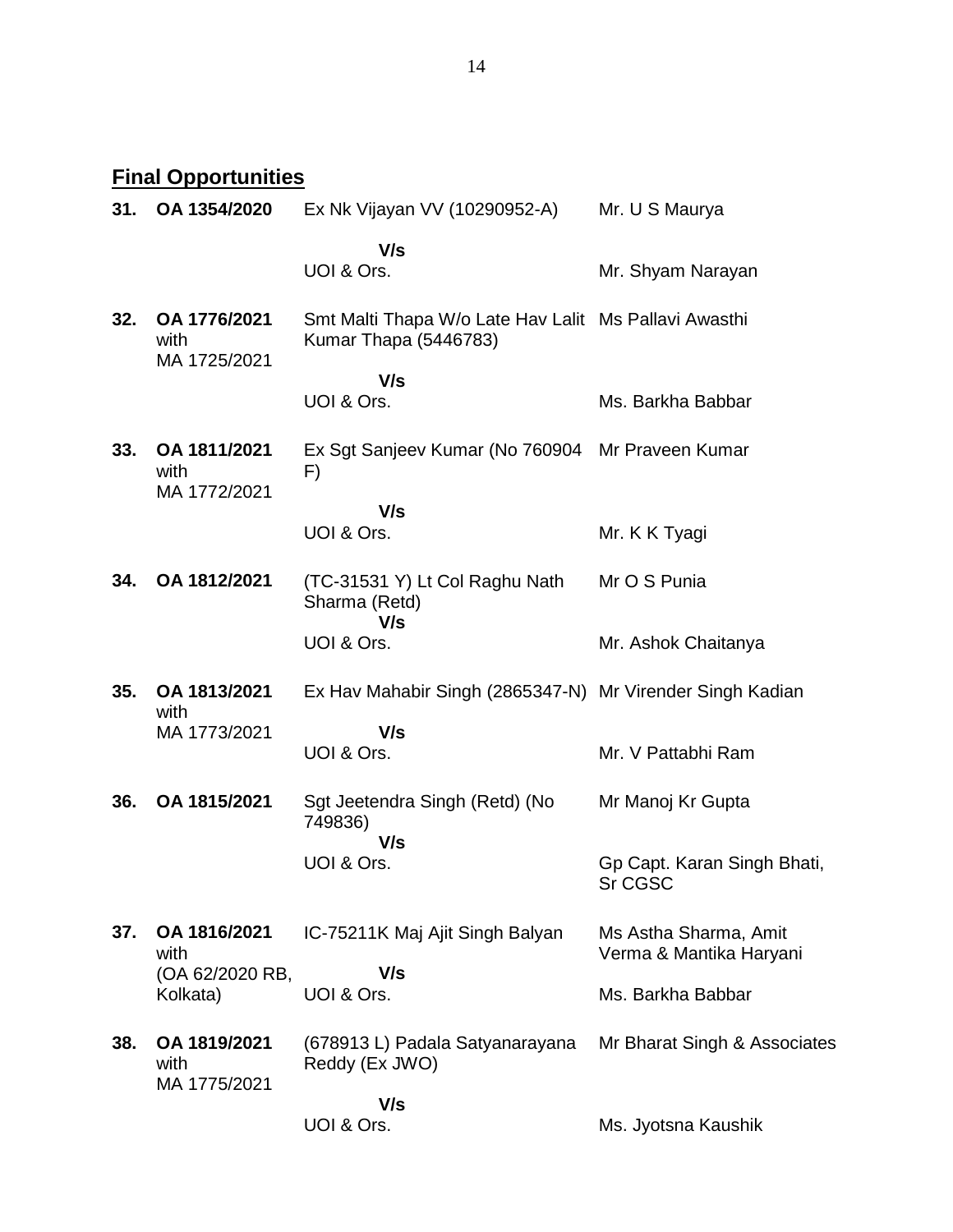| 39. | OA 1820/2021<br>with<br>MA 1776/2021 | Ex MWO Shailendra Kumar<br>(675325 K)                                      | Mr Bharat Singh & Associates |
|-----|--------------------------------------|----------------------------------------------------------------------------|------------------------------|
|     |                                      | V/s                                                                        |                              |
|     |                                      | UOI & Ors.                                                                 | Ms. Barkha Babbar            |
| 40. | OA 1823/2021<br>with<br>MA 1778/2021 | Dinesh Kumar Yadav (MWO (HFO) Mr Bharat Singh & Associates<br>$(676001-H)$ |                              |
|     |                                      | V/s                                                                        |                              |
|     |                                      | UOI & Ors.                                                                 | Mr. K K Tyagi                |
| 41. | OA 1833/2021<br>with<br>MA 1798/2021 | MWO (HFO) P K Mohanty (No<br>668905-A)                                     | Mr Bharat Singh & Associates |
|     |                                      | V/s                                                                        |                              |
|     |                                      | UOI & Ors.                                                                 | Mr. Harish V Shankar         |
| 42. | OA 1907/2021<br>with<br>MA 1919/2021 | Ex MWO (HFL) K G Rajulu<br>$(668895 - T)$                                  | Mr Bharat Singh & Associates |
|     |                                      | V/s                                                                        |                              |
|     |                                      | UOI & Ors.                                                                 | Mr V S Tomar                 |
|     |                                      |                                                                            |                              |

# **First Time Listed For Completion Of Pleadings**

| 43. | OA 1877/2021<br>with<br>MA 1876/2021 | Ex Hav Ravendra Kumar (3194879 - Mr Ajeet Yadav & Banvendra<br>A)<br>V/s | Singh Gandhar               |
|-----|--------------------------------------|--------------------------------------------------------------------------|-----------------------------|
|     |                                      | UOI & Ors.                                                               | Mr. Satya Ranjan Swain      |
| 44. | OA 2044/2021<br>with                 | LAC Yashwant Singh(933514H)                                              | Mr Ajit Kakkar & Associates |
|     | (OA 289/2019)                        | V/s                                                                      |                             |
|     | RB Kochi)                            | UOI & Ors.                                                               | None                        |
| 45. | OA 2105/2021<br>with<br>MA 2208/2021 | Ex Sigmn Prabhat Ranjan<br>Panigrahi<br>V/s                              | Mr Ajit Kakkar              |
|     | (OA 48/2021 RB<br>Kolkata)           | UOI & Ors.                                                               | Mr. Ashok Chaitanya         |
| 46. | OA 2191/2021<br>with                 | Ex Rect Vijay Kumar (15347040 X)                                         | Mr Virender Singh Kadian    |
|     | MA 2290/2021                         | V/s                                                                      |                             |
|     |                                      | UOI & Ors.                                                               | Ms Jyotsna Kaushik          |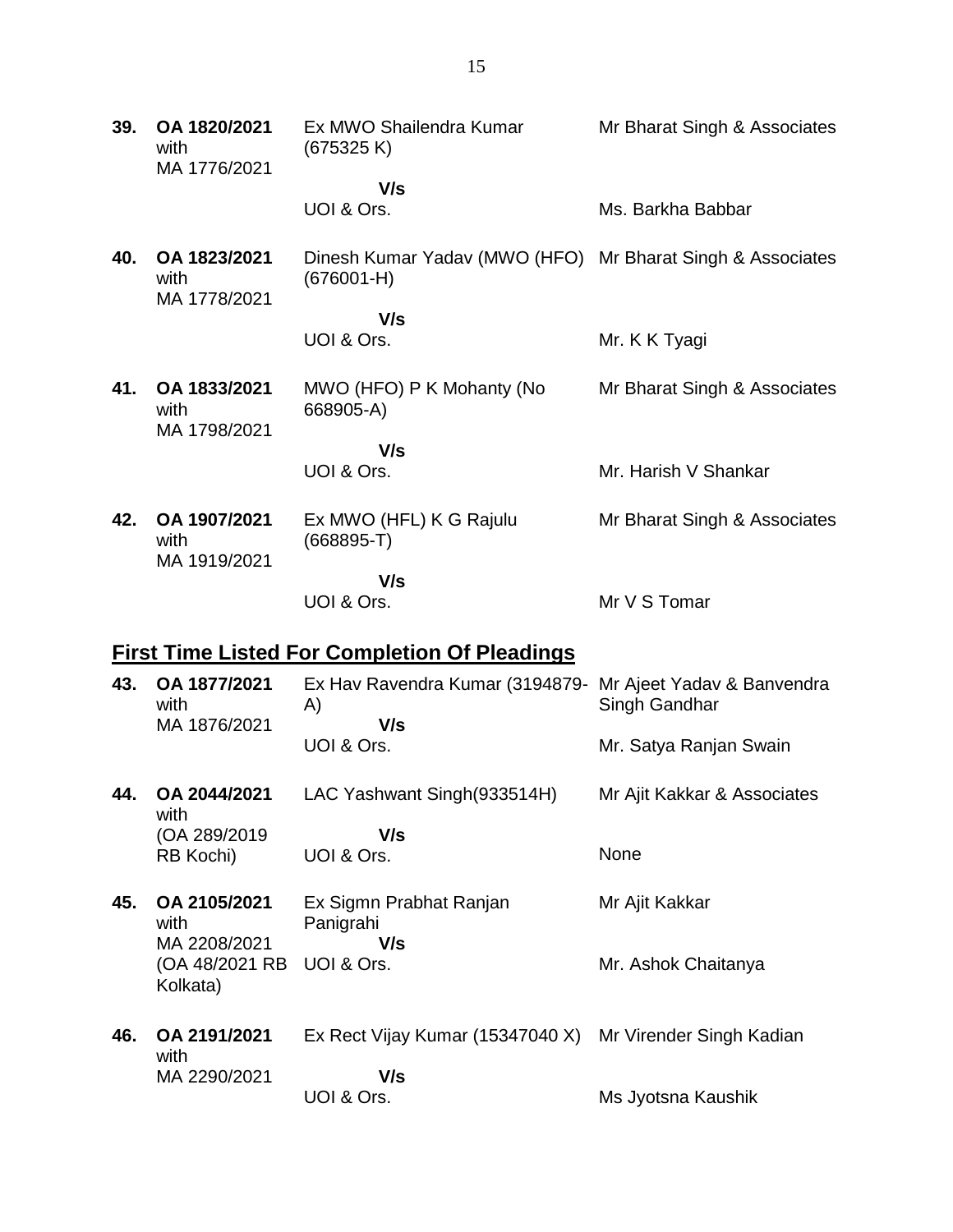| 47. | OA 2194/2021<br>with                 | MWO (HFL) Surender Pal Singh<br>(Retd) (No 661116 N)                  | Mr SN Sharma                                     |
|-----|--------------------------------------|-----------------------------------------------------------------------|--------------------------------------------------|
|     | MA 2304/2021                         | V/s<br>UOI & Ors.                                                     | <b>Mr Arvind Patel</b>                           |
| 48. | OA 2198/2021                         | Ex Sigmn Adarsh Singh (15698433)<br>P)                                | Mr Ved Prakash & Devendra<br>Kumar               |
|     |                                      | V/s                                                                   |                                                  |
|     |                                      | UOI & Ors.                                                            | <b>Mr Arvind Kumar</b>                           |
| 49. | OA 2199/2021                         | Ex MC EA (P) II Ajay K Choudhary<br>128587-W                          | Mr Ved Praskash & Devendra<br>Kumar              |
|     |                                      | V/s                                                                   |                                                  |
|     |                                      | UOI & Ors.                                                            | Mr Ashok Chaitanya                               |
| 50. | OA 2200/2021<br>with                 | Sgt Vijay Prakash (Retd) (767046)                                     | Mr Dinesh Mahto & Manoj<br>Kurmar Gupta          |
|     | MA 2307/2021                         | V/s<br>UOI & Ors.                                                     | Mr Waize Ali Noor                                |
| 51. | OA 2201/2021<br>with<br>MA 2308/2021 | Ex Cpl Akhilesh Kumar (No 787576 Ms Pallavi Awasthi<br>B)             |                                                  |
|     |                                      | V/s                                                                   |                                                  |
|     |                                      | UOI & Ors.                                                            | Ms Suman Chauhan                                 |
| 52. | OA 2202/2021                         | Ex Hav Sohan Lal (15764307)                                           | Mr V S Kadian                                    |
|     |                                      | V/s<br>UOI & Ors.                                                     | Mr J S Rawat                                     |
| 53. | OA 2203/2021<br>with                 | Smt Dhanpait Kaur Wd/o Late Swr<br>Satvir Singh (1056046)             | Mr Manoj Kr Gupta                                |
|     | MA 2311/2021                         | V/s<br>UOI & Ors.                                                     | Mr Rajesh Kumar Das                              |
| 54. | OA 2218/2021<br>with<br>MA 2321/2021 | Ex Signalman Mohinder Singh (No<br>6314747)<br>V/s                    | Mr Satish Chandra Pathak &<br>Mr Rishpreet Singh |
|     |                                      | UOI & Ors.                                                            | Mr. Neeraj, Sr CGSC                              |
| 55. | OA 2314/2021<br>with<br>MA 2420/2021 | WO Shatrunjai Kumar Tiwari (Retd) Mr Ramniwas Bansal<br>(No 673434 T) |                                                  |
|     |                                      | V/s<br>UOI & Ors.                                                     | Dr Vijendra Singh Mahndiyan                      |